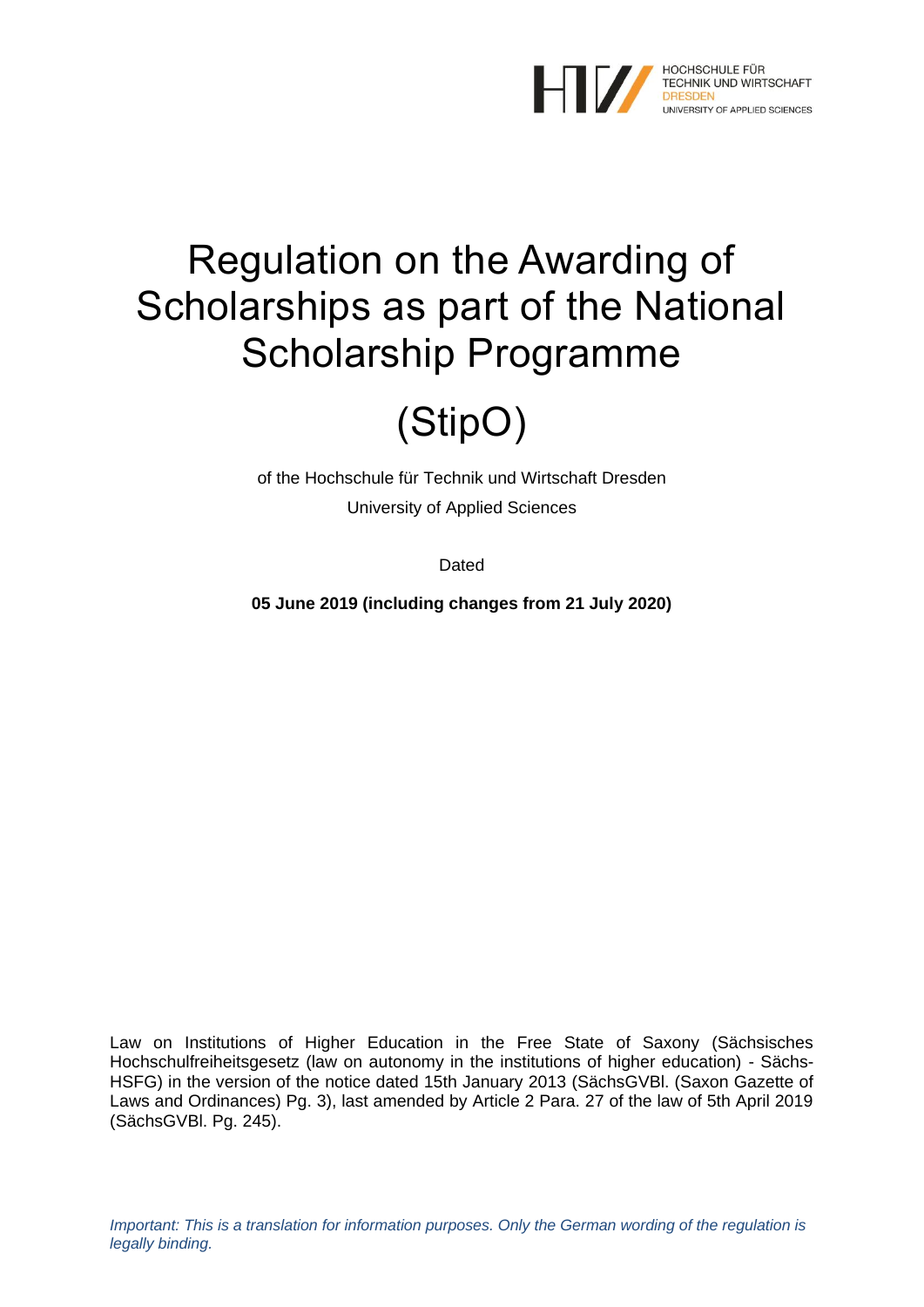#### **Table of Contents**

- § 1 Object, Purpose and Basis of Funding
- § 2 Eligible Students and University Applicants
- § 3 Announcement
- § 4 Application Procedure
- § 5 Basis of Allocation
- § 6 Selection Committee
- § 7 Selection Procedure, Notice of Granting
- § 8 Selection Criteria
- § 9 Amount and Duration of Scholarship, Withdrawal
- § 10 Obligation to Cooperate
- § 11 Coming into Effect

#### **Appendix**

Overview: consideration of further selection criteria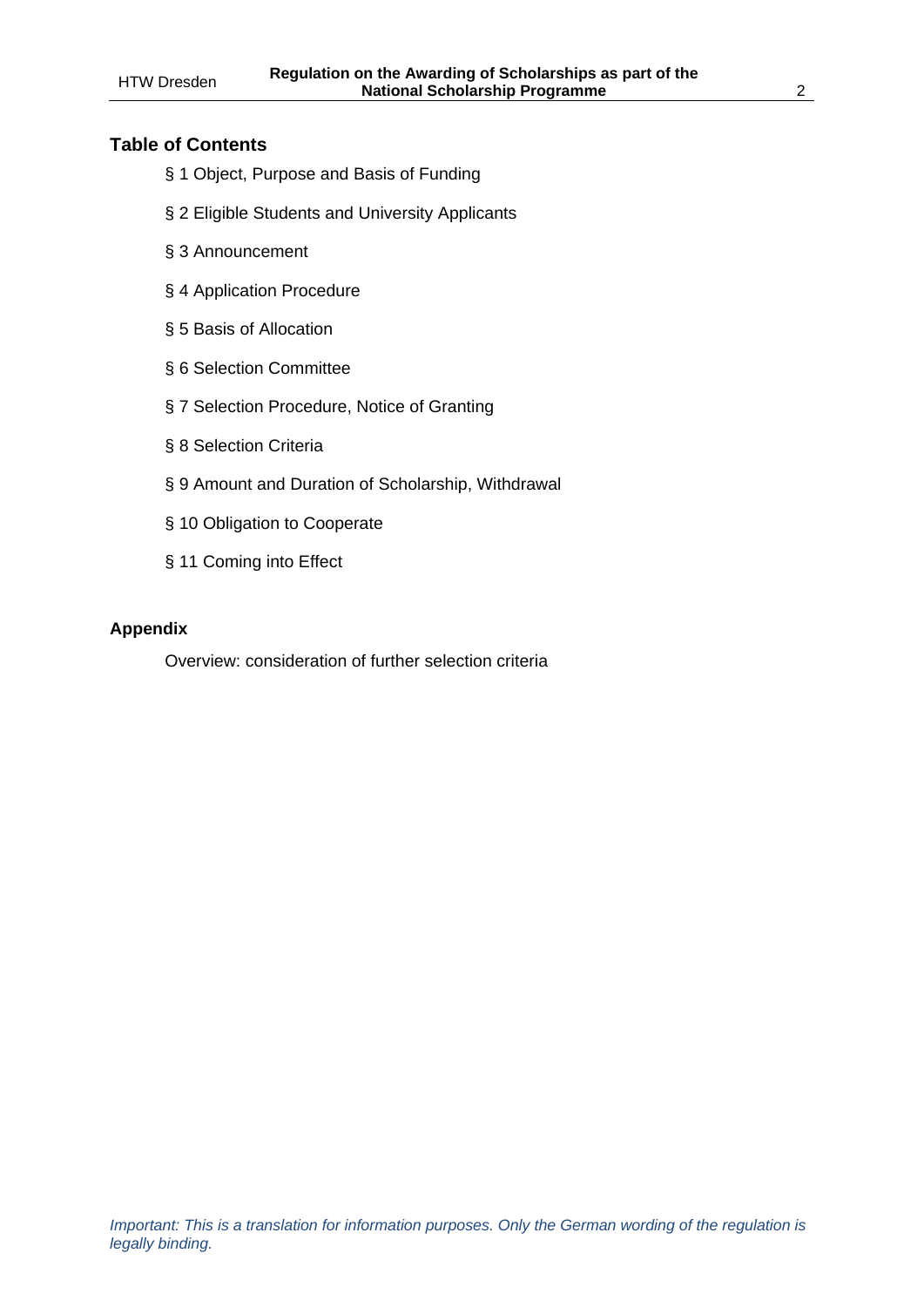# **§ 1 Object, Purpose and Basis of Funding**

(1) This regulation shall regulate the implementation of the act on the creation of a national scholarship programme (Scholarship Programme Act - StipG) of 21st July 2010 (Federal Law Gazette (BGBl.) I Pg. 957), as amended by Article 2 of the law of 23rd December 2014 (BGBl. I, Pg. 2475) and the directive on the execution of the Scholarship Programme Act (Scholarship Programme Directive - StipV) of 20th December 2010 (BGBl. I) as amended by Article 2 of the Directive of 29th November 2011 (BGBl. I Pg. 2450) at the Hochschule für Technik und Wirtschaft Dresden.

(2) The HTW Dresden awards scholarships upon application and following a selection procedure as part of the National Scholarship Programme to fund highly talented university applicants and students who can be expected to achieve or have already achieved outstanding performance in their studies and profession.

#### **§ 2 Eligible Students and University Applicants**

(1) The scholarship programme is intended for highly talented and high-performing

- 1. university applicants who wish to enrol for the first subject-specific semester at the HTW Dresden and who fulfil the admission requirements for studies, as well as for
- 2. students in diploma programmes or Bachelor's and Master's degree programmes who are enrolled at the HTW Dresden.

(2) The scholarship programme is not intended for students who already receive a material grant dependent on talent and performance pursuant to § 1 Para. 3 of the StipG or § 4 Para. 1 Sentence 1 of the StipG, unless it is less than a monthly average of EUR 30 for each semester for which the grant was approved.

#### **§ 3 Announcement**

(1) The scholarships to be awarded for the following academic year will generally be announced annually at the end of the summer semester of the previous year by the Prorector for Teaching and Learning of the HTW Dresden. The announcement will be made online and put up in faculties as well as at other places for announcement at the university.

(2) The announcement will mention the expected number of scholarships and, if applicable, the earmarking of a certain amount of the scholarships. The maximum number of scholarships to be awarded depends on the funds provided by the federal government in a phased process and on the additional private funds to be obtained by the university.

(3) The announcement contains the following details:

- application form and place of submission.
- documents to be provided by the applicant,
- application deadline and the course of the selection procedure, and
- amount and duration of the scholarships.

#### **§ 4 Application Procedure**

(1) Scholarship applications are to be submitted by the end of the application deadline (cut-off period) mentioned in the announcement.

(2) They are to be sent to the Chairperson of the Selection Committee via the online form specified in the announcement.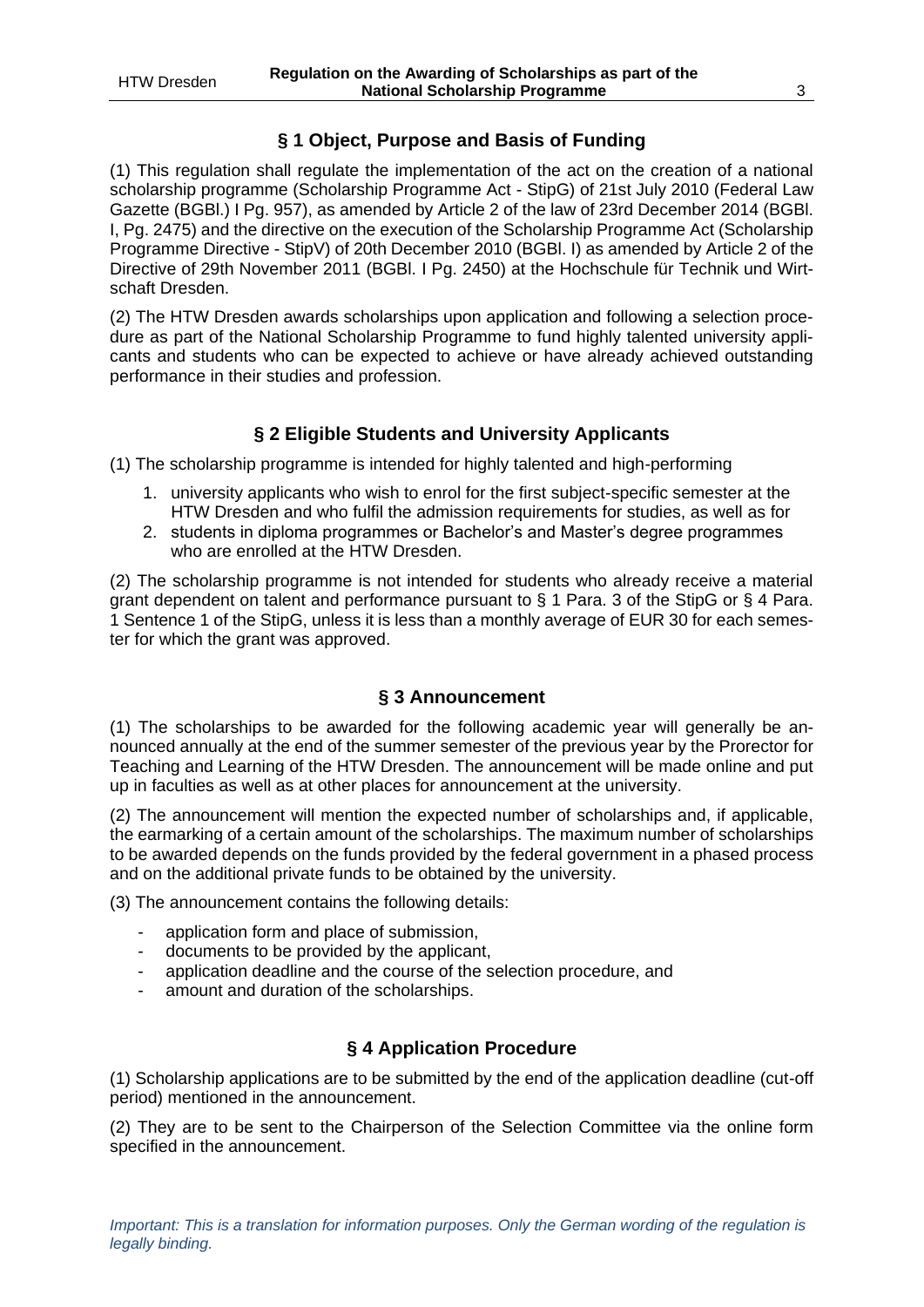(3) The documents to be submitted are specified in the announcement. These are to be submitted in German. If they are not available in German, then an officially certified German or English translation should be enclosed.

# **§ 5 Basis of Allocation**

(1) Up to two-thirds of the scholarships can be earmarked. This refers to technical criteria such as assigning the future scholarship holders to specific degree programmes or faculties.

(2) If possible, applicants from all faculties should be considered when awarding a scholarship. Proportional shares, depending on the number of enrolled students per faculty, with the exception of doctoral students, are to be used as a basis for this. The number of earmarked scholarships according to Para. 1 will be counted towards the proportional share of the faculties. If the number of earmarked scholarships exceeds the proportional share for a faculty, the proportional share of scholarships from other faculties will be reduced accordingly.

(3) The faculties will endeavour to raise the additional funds from private sources pursuant to § 3 Para. 2 to the amount of the proportional share corresponding to the number of enrolled students referred to in Paragraph 2.

# **§ 6 Selection Committee**

(1) The rectorate will establish a central Selection Committee to prepare for the award decision. The Prorector for Teaching and Learning will be the Chairperson of the Selection Committee. In agreement with the rectorate, the Prorector for Teaching and Learning can be represented by a representative from among the professors. This representative will be appointed by rectorate decision.

(2) In addition to the Prorector for Teaching and Learning, the Selection Committee will consist of one professor and one student from each faculty, as well as the university's Equal Opportunities Officer. The professors and students of each faculty and their deputies will be appointed by the Faculty Board for one year.

(3) The Selection Committee will have a quorum when more than half of the committee members are present and entitled to vote. It will decide with a simple majority of the votes of those present. In the case of a tied vote, the Chairperson will have the casting vote.

(4) The Selection Committee may invite representatives of private sponsors in an advisory capacity, especially for earmarked scholarships. The Chairperson of the Selection Committee may grant these representatives access to motivation letters and transcripts of the results of individual applicants.

(5) For student members of the committee who have submitted a scholarship application, §§ 20, 21 of the Administrative Procedures Act will apply accordingly. They will not be allowed to participate in the meetings of the Selection Committee and will be replaced by their respective deputies. If these are also excluded, the corresponding seat in the committee will remain vacant.

# **§ 7 Selection Procedure, Notice of Granting**

(1) The Selection Committee will present to the rectorate a recommendation list of students and/or university applicants who ought to receive a scholarship.

(2) Based on the Selection Committee's recommendations, the rectorate will decide on granting the scholarships.

*legally binding.*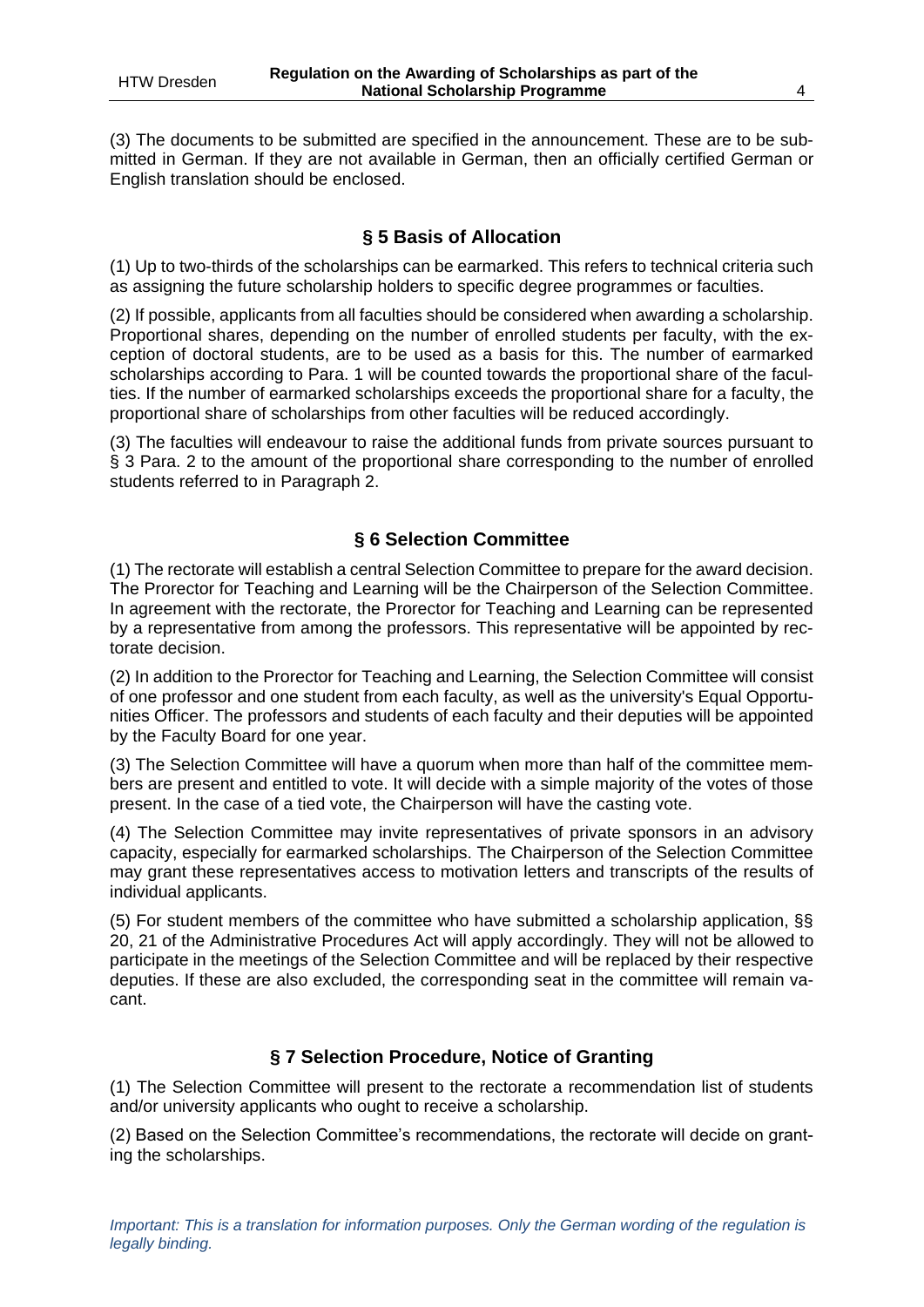(3) Information about the granting of scholarships will be made known by a decision of the Prorector for Teaching and Learning.

(4) The notice will be made public once scholarships have been awarded and the scholarship holders have been informed.

# **§ 8 Selection Criteria**

- (1) The performance and aptitude of university applicants who wish to enrol for the first subject-specific semester will be decided primarily on the basis of the following criteria:
	- a. For university applicants for a diploma programme or Bachelor's degree programme, the average grade of the university entrance qualification;
	- b. For university applicants for a Master's degree programme, the duration and final grade of the previous course of study and, if applicable, the ECTS grade.

(2) The performance and aptitude of students enrolled for diploma programmes or Bachelor's and Master's degree programmes will be decided upon primarily on the basis of the following criteria:

a. The average of all grades obtained by the faculty-specific cut-off date, which follows the application deadline and is set by the Prorector for Teaching and Learning. As a rule, the grades of completed modules that are weighted in accordance with ECTS points will be used as the basis for this.

For scholarship applications in the winter semester 2020/21 the following regulations apply: For the calculation of the average of all grades, the marks of the examination periods up to and including winter semester 2019/20 will be considered. Students who are enrolled in the first semester of their studies in the summer semester 2020 will be treated like applicants according to paragraph 1.

- b. The number of ECTS points obtained up to the day mentioned on section a., taking into account the course of study recommended in the study schedule of the study regulation;
- c. The average grade of the university entrance qualification for students in Bachelor's degree programmes and diploma programmes up to and including the second subject-specific semester;
- d. Duration and the final grade of the previous study and, if applicable, the ECTS grade for students in Master's degree programmes up to and including the second semester.

(3) In addition, the following criteria will be particularly taken into account in the overall consideration of the applicant's potential:

- a. Special achievements, awards and prizes, previous occupation and internships;
- b. Extra-curricular activities such as voluntary work or commitment to social work, work related to higher-education policies, political work or participation in religious societies, groups or associations;
- c. Special personal or family circumstances such as illnesses and disabilities, the care of one's own children, particularly as a single parent, or close relatives in need of care, assistance in the family business, study-related gainful employment, family background or a migrant background.
- (4) Double counting of the criteria specified in Paragraphs 2 and 3 will be excluded.
- (5) The criteria will be included in the recommendation list pursuant to § 7 Para. 1.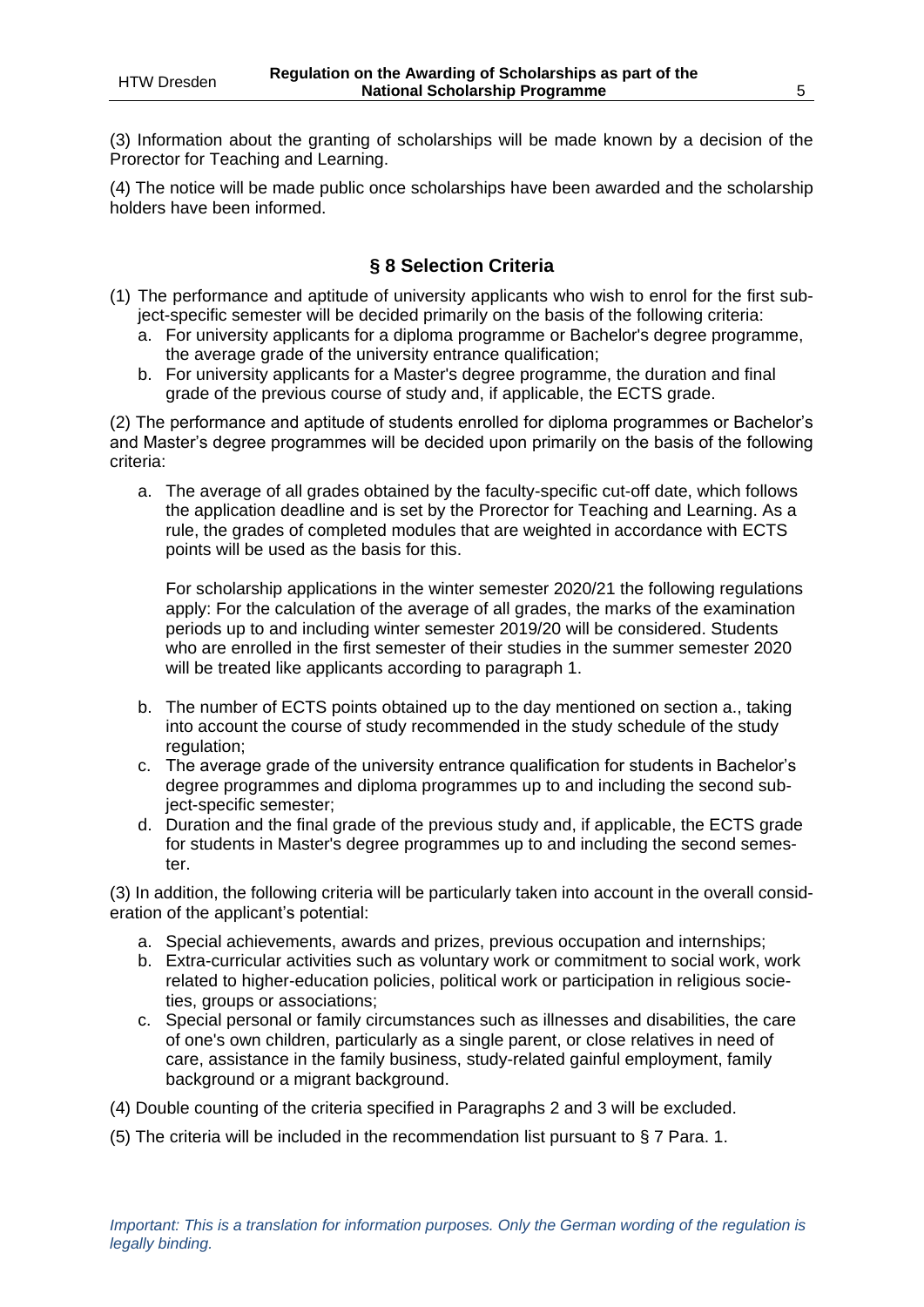# **§ 9 Amount and Duration of Scholarship, Withdrawal**

(1) The amount of the scholarship will be a total of EUR 300 per month and will be disbursed as a non-repayable grant. In derogation hereof, a higher scholarship may be awarded pursuant to § 5 Para. 1 Sentence 2 of the StipG if the proportion of funds obtained from private sources for a single scholarship is higher than EUR 150.

(2) The scholarship may be granted until the last semester of the standard period of study of a degree programme. Upon substantiated request, the scholarship may be granted beyond the standard period of study pursuant to § 7 Para. 1 of the StipG.

(3) The total funding period will be specified in the notice of granting. The scholarship will be granted for a duration of two semesters.

(4) In the case of subject-specific stays abroad as part of the course of study, the same scholarship amount will still be paid.

(5) The regulations of the StipG will apply to the leave of absence from the course of study and the termination and withdrawal of the scholarship.

# **§ 10 Obligation to Cooperate**

(1) Applicants must fulfil the obligation to cooperate that is required for the selection procedure. They must provide information necessary for verifying eligibility and performance prerequisites and furnish evidence.

(2) Scholarship holders must promptly provide notification of any changes in circumstances that are relevant to the granting of the scholarship.

# **§ 11 Coming into Effect**

The regulation was passed by the rectorate on 21th July 2020 and will come into effect on 22th July 2020.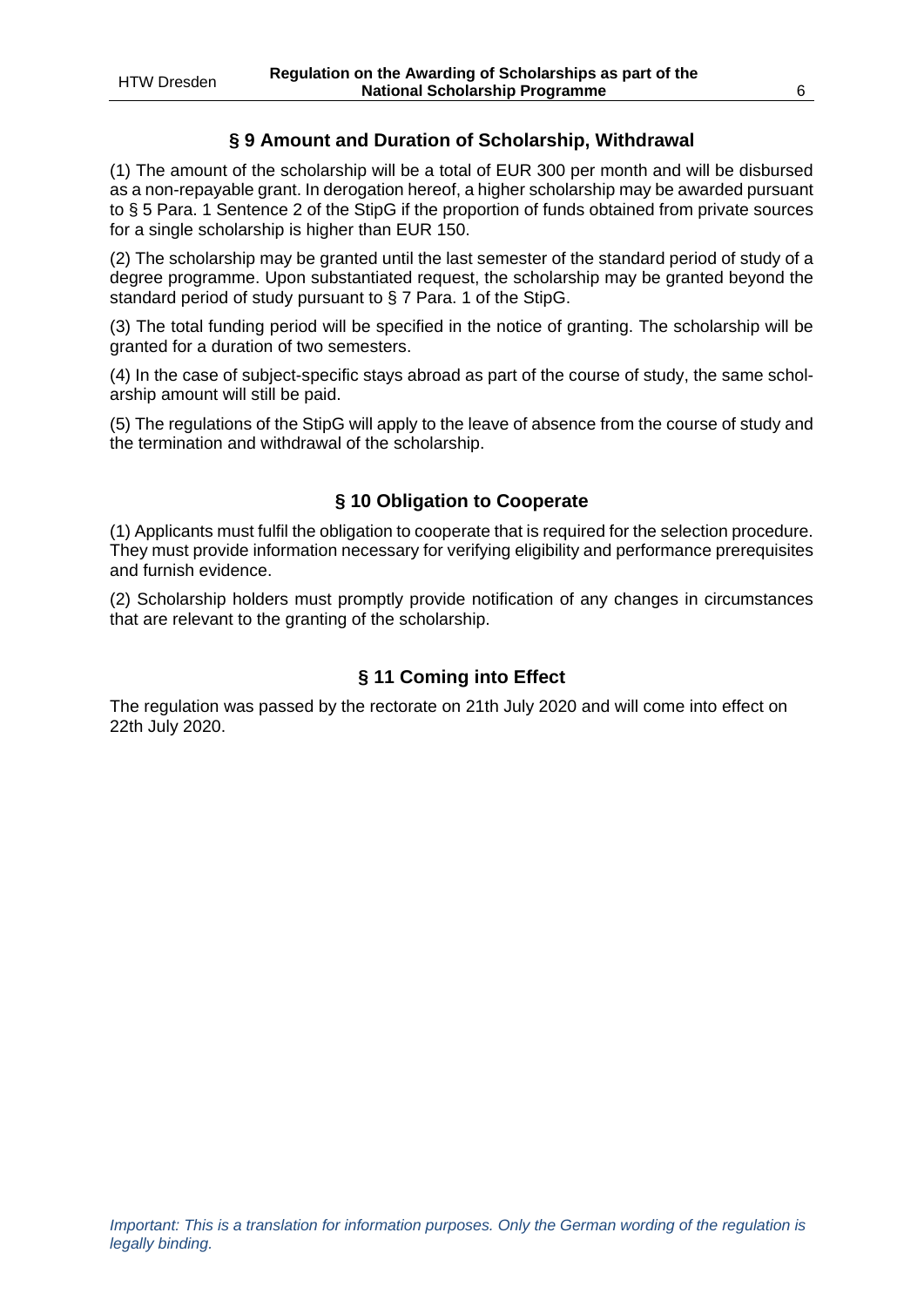#### Appendix

#### **Overview: consideration of further selection criteria**

A criterion may be accepted if the relevant facts are asserted at the designated place in the online application system as part of the application process and the required proof is attached (usually as an electronic copy on the applicant portal).

Points are awarded in three categories (a, b, c) pursuant to § 8 Para. 3. A maximum of 10 points are awarded in each category. Five points are awarded for each criterion for which proof has been submitted.

#### **a) Special achievements, awards and prizes, previous occupation and internships**

| <b>Criterion</b>                                                                                                                                                                                     | <b>Proof</b> (equivalent proofs are accepted)  |
|------------------------------------------------------------------------------------------------------------------------------------------------------------------------------------------------------|------------------------------------------------|
| Special awards and achievements                                                                                                                                                                      | Document, certificate                          |
| (usually obtained/achieved within the previ-<br>ous three calendar years)                                                                                                                            |                                                |
| Working on a job that requires training<br>(usually at least 12 months of employment                                                                                                                 | Training certificate/certificate of employment |
| subsequent to the date of the training certifi-<br>cate)                                                                                                                                             |                                                |
| Preparatory internship                                                                                                                                                                               | Internship certificate                         |
| (subject-relevant, at least three months with-<br>out interruption, no compulsory internships<br>for study admission, before the beginning of<br>the undergraduate Bachelor/diploma pro-<br>grammes) |                                                |
| Other individual achievements recognised<br>by the Selection Committee                                                                                                                               |                                                |

#### **b) Social commitment, responsibility**

| <b>Criterion</b>                                                                                                                                              | <b>Proof</b> (equivalent proofs are accepted)                                                                                                                                                                                                                                                                       |
|---------------------------------------------------------------------------------------------------------------------------------------------------------------|---------------------------------------------------------------------------------------------------------------------------------------------------------------------------------------------------------------------------------------------------------------------------------------------------------------------|
| Voluntary work, active involvement in asso-<br>ciations parallel to studies<br>(within the calendar year of the application<br>or the previous calendar year) | Current acknowledgement from the institution<br>specifying the type and scope of work (proof of<br>membership alone is not enough). Appropriate<br>proof of the non-profit status of the association<br>should be submitted. Activities which are usually<br>carried out at least once a month are recog-<br>nised. |
| Ambassador of the HTW<br>(within the calendar year of the application<br>or the previous calendar year)                                                       | Acknowledgement from institution.                                                                                                                                                                                                                                                                                   |
| Commitment to political work or participation<br>in religious societies<br>(within the calendar year of the application<br>or the previous calendar year)     | Activities which are usually carried out at least<br>once a month are recognised.                                                                                                                                                                                                                                   |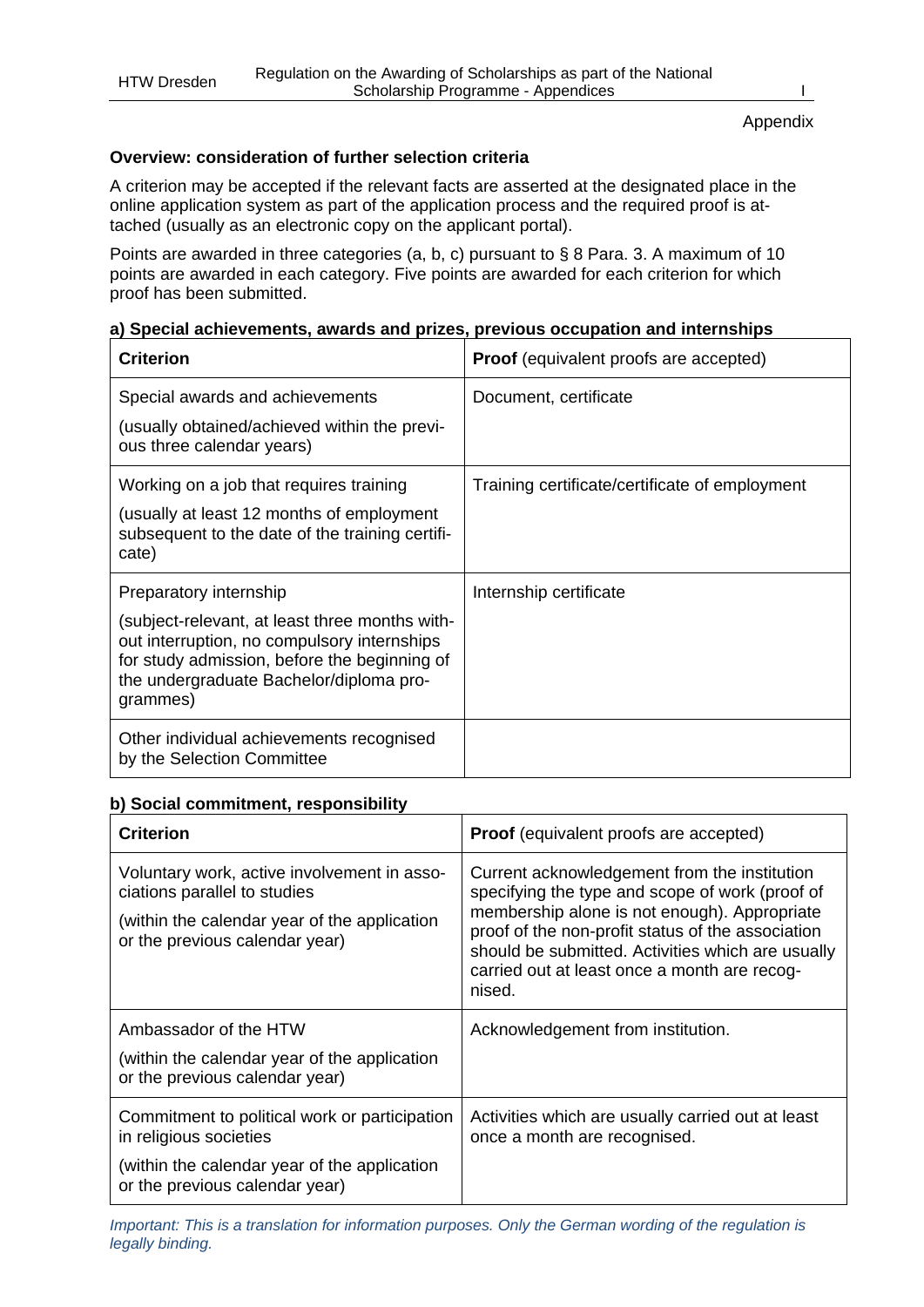| <b>Criterion</b>                                                                                                                               | Proof (equivalent proofs are accepted)                                                                                                                                                                                                                                                                                                                                                      |
|------------------------------------------------------------------------------------------------------------------------------------------------|---------------------------------------------------------------------------------------------------------------------------------------------------------------------------------------------------------------------------------------------------------------------------------------------------------------------------------------------------------------------------------------------|
|                                                                                                                                                | In the case of commitment to political work: cur-<br>rent (not older than three months) acknowledge-<br>ment from the party specifying the type and<br>scope of work (proof of membership alone is not<br>enough). The party must be entitled to state<br>funding in the current calendar year pursuant to<br>§ 18 Para. 4 of the PartG (Political Parties Act).<br>Proof must be enclosed. |
|                                                                                                                                                | In the case of participation in religious societies:<br>current (not older than three months) acknowl-<br>edgement from the religious society specifying<br>the type and scope of work (proof of member-<br>ship alone is not enough). The religious society<br>must be a recognised public corporation. Proof<br>must be enclosed.                                                         |
| Special deployment in crisis areas<br>(within the calendar year of the application<br>or the previous calendar year)                           | Acknowledgement from institution                                                                                                                                                                                                                                                                                                                                                            |
| Rescue worker/first-aider                                                                                                                      | Current acknowledgement from institution (not<br>older than 24 months for first-aiders)                                                                                                                                                                                                                                                                                                     |
| Voluntary social/ecological year                                                                                                               | Acknowledgement from institution                                                                                                                                                                                                                                                                                                                                                            |
| Commitment to work related to higher-edu-<br>cation policies<br>(within the calendar year of the application<br>or the previous calendar year) | Confirmation by committee chairperson/man-<br>agement of participation in university commit-<br>tees or inter-university student representations<br>(recognised only if committee semesters have<br>not already been granted.)                                                                                                                                                              |
| Other individual achievements recognised<br>by the Selection Committee                                                                         |                                                                                                                                                                                                                                                                                                                                                                                             |

# **c) Social, family, personal circumstances**

| <b>Criterion</b>                                                | <b>Proof</b> (equivalent proofs are accepted)                                                                                                                                                                                 |
|-----------------------------------------------------------------|-------------------------------------------------------------------------------------------------------------------------------------------------------------------------------------------------------------------------------|
| Caring for children (of up to age 12) in one's<br>own household | For example child benefit notice; registration<br>certificate                                                                                                                                                                 |
| Caring for relatives                                            | Proof of care level of the relative, and explana-<br>tion of the type and weekly extent (hours) of<br>care to be provided. Provision of care must in-<br>volve a considerable amount of time (starting<br>from 10 hours/week) |
| Migrant background                                              | Proof of higher education entrance qualification<br>in English or German                                                                                                                                                      |